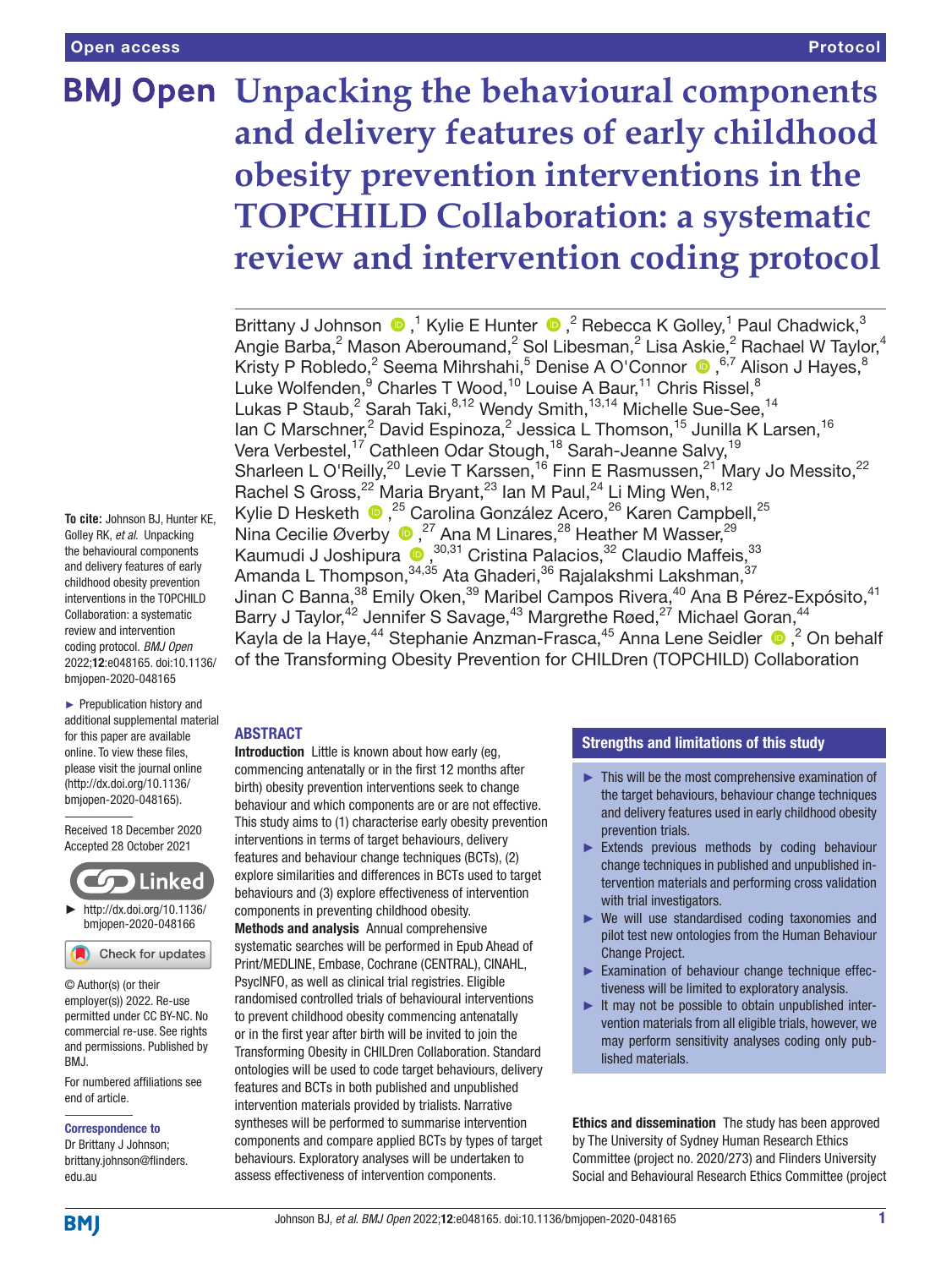no. HREC CIA2133-1). The study's findings will be disseminated through peer-reviewed publications, conference presentations and targeted communication with key stakeholders.

PROSPERO registration number CRD42020177408.

#### **INTRODUCTION**

Childhood overweight and obesity are a global concern, with 2019 estimates indicating that 38 million children under the age of  $5$  years are affected.<sup>[1](#page-7-0)</sup> Increasing rates of overweight and obesity have been observed in young children in low-income and middle-income countries, highlighting this widespread issue and the overlap of undernutrition and obesity as a double burden for public health systems. $2^3$  The causes of childhood obesity are multifaceted, including genetic, epigenetic, environ-mental, social and behavioural factors.<sup>[4](#page-7-2)</sup> Many suggest that obesity prevention should start early in life, if not prenatally or prior to conception, to establish healthy behavioural patterns in young children and avoid metabolic programming that will continue across the life course. [5 6](#page-7-3)

Parents and caregivers play a key role in shaping children's developmental environment and behaviours, particularly in the first year after birth when children are dependent on their parents' and caregivers' guidance.<sup>78</sup> While infant behavioural outcomes are the focus for early obesity prevention, parents and caregivers are the key agents of change.<sup>[8](#page-8-1)</sup> Parents and caregivers should be supported to obtain the knowledge and acquired behaviour to act in ways that provide infants with home environments to develop optimal energy-balance related behaviours, resulting in favourable infant feeding, dietary intake, physical activity, sedentary behaviour and sleep.

Trials commencing antenatally or in the first 12 months after birth are from here on referred to as early obesity prevention interventions. Many of the first of such complex trials began in  $2006-2009$ . <sup>9-15</sup> These trials aimed to modify several parent behaviours known to be associated with infant obesity risk. Since the first trials, the number of early obesity prevention interventions has grown substantially, providing an extensive evidence base to inform how we seek to prevent the global issue of childhood obesity. This evidence base continues to grow as more early obesity prevention interventions are developed and tested.<sup>16</sup> Interventions published to date, vary in their effectiveness to reduce childhood obesity and energy-balance-related behaviours.<sup>[7 16–18](#page-8-0)</sup> A potential source of variation in intervention effectiveness may be the components of the interventions.

Intervention components can differ, such as behaviours targeted, delivery features (eg, mode, setting) and behaviour change techniques (BCTs). Little is known about which components are included in early obesity prevention interventions seeking to change behaviour, and which of those included specific components are and are not effective.<sup>19</sup> Interventions designed to modify the trajectory of a young child's growth trajectory are

hypothesised to exert their effect by changing parental behaviours that influence children's energy balance. Traditionally, the different components of behaviour change interventions are underspecified in published reports contributing to a poor understanding of the ways in which effective interventions have their impact (ie, the 'black box' problem).<sup>19</sup> This limits the ability of researchers and practitioners to optimise, implement and scale up effective interventions that are needed to prevent childhood obesity.<sup>19 20</sup> Exploring the extent to which the target behaviours, delivery features and BCTs differ between interventions may help to understand why some interventions work better than others.

Deconstructing interventions into their components can provide important information about the parental behaviours that were targeted for change, how an intervention was delivered (ie, delivery features), and the BCTs (ie, the smallest, measurable and reproducible behaviour change components) $^{21}$  used to change parents' behaviour. Deconstructing interventions in this way is possible through the use of taxonomies and ontologies to systematically categorise various intervention  $components.<sup>21-23</sup>$  While there are several reporting checklists, taxonomies and ontologies available to describe behaviour change interventions, the BCT Taxonomy V.1 (BCTT V.1) to specify BCTs is one of the most commonly used, including examination of obesity-related interventions among adults. $24-26$ 

Researchers have explored BCTs in parent-focused interventions targeting child obesity-related behaviours, including infant feeding practices, dietary behaviours and physical activity patterns.<sup>27–31</sup> The proposed work builds on prior work by Martin *et al*[30](#page-8-8) and Matvienko-Sikar *et al*[29](#page-8-9) that identified components of interventions targeting obesity, focused on physical activity and eating, and infant feeding interventions (in 2–18 year old children and infants, respectively). The current project advances previous reviews by examining interventions commencing antenatally or within 1 year of birth, covering all obesity-relevant behaviours (relating to infant feeding, dietary intake, physical activity, sedentary behaviour, sleep), drawing on unpublished material describing interventions and using the most comprehensive (ie, BCTT V.1).<sup>[29 30 32](#page-8-9)</sup> To date, no review has comprehensively explored the intervention components of early obesity prevention interventions across multiple behaviours or utilised unpublished intervention materials.

Members of our research team have previously applied a comprehensive approach to better understand factors contributing to the effectiveness of four early obesity prevention interventions undertaken in Australia and New Zealand.<sup>33</sup> The approach included analysing the content of interventions using descriptions of interventions in both published peer reviewed articles and unpublished materials (eg, participant manuals, telephone scripts, videos).<sup>33</sup> The number of BCTs identified from published materials only  $(1-11 \text{ BCTs per trial})^{29}$  was much smaller than when including unpublished materials (13–25 BCTs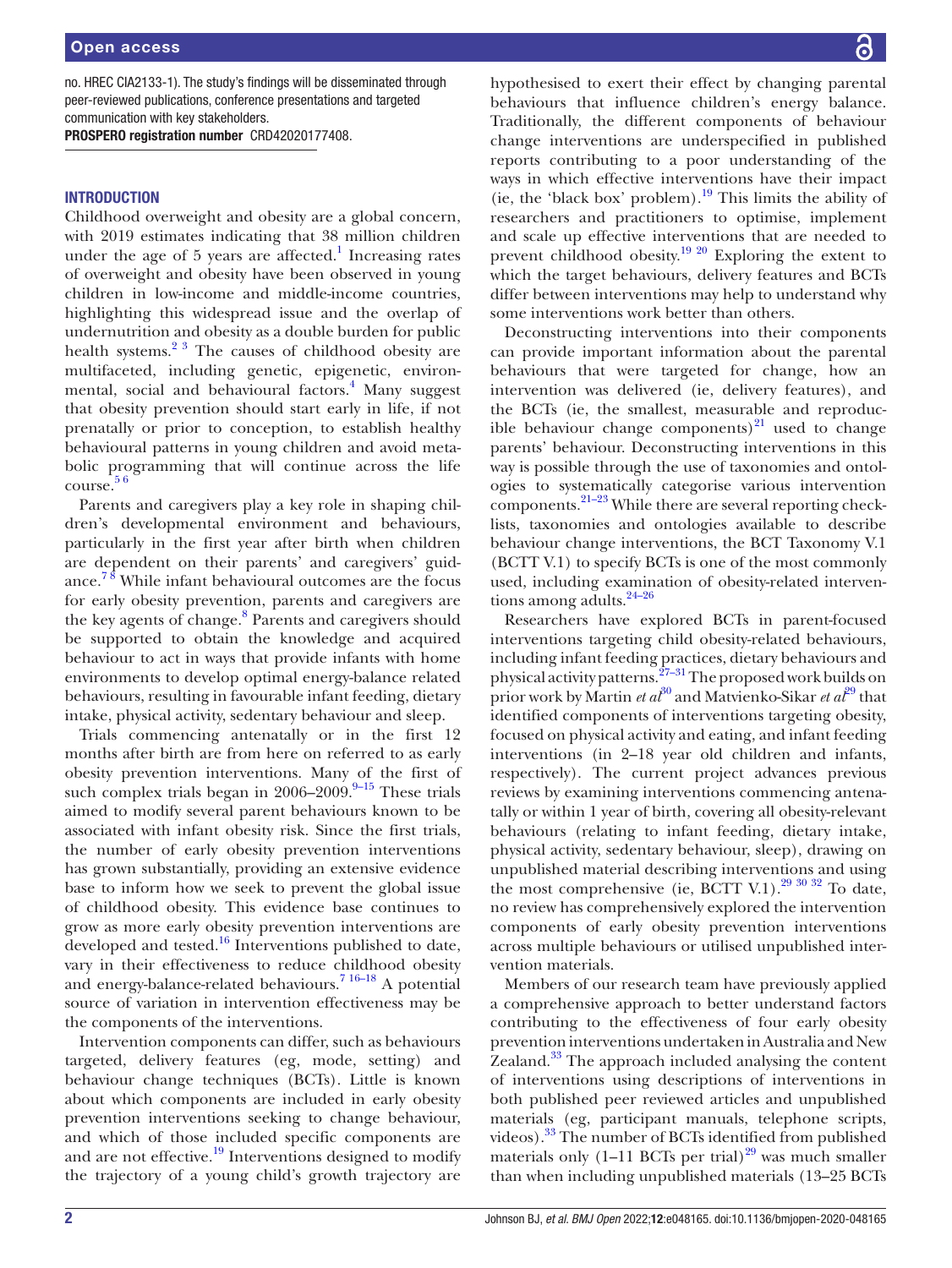per trial), $33$  reinforcing the importance of analysing unpublished intervention materials to obtain a more accurate understanding of such interventions.<sup>34</sup> This prior work was limited to four trials in one geographical region and results may not be generalisable on a global level. Furthermore, small sample sizes hindered exploration of BCTs by the types of behaviours targeted. We propose extending this innovative approach to include all ongoing and completed trials in this field and analysing BCTs to address all relevant target behaviours in both published and unpublished intervention materials.

The current study will answer the following questions:

- 1. What are the targeted behaviours, delivery features and BCTs used in early obesity prevention interventions?
- 2. What are the similarities and differences in BCTs used to target different behaviours?
- 3. Are particular intervention components more effective at reducing obesity risk among children aged around 24 months (ie, body mass index (BMI) z-score) than others?

To address these questions, we will code intervention content and evaluate the effectiveness of components to prevent obesity.

#### METHODS AND ANALYSIS

The current project will complement our individual participant data meta-analysis assessing the effectiveness of early child obesity prevention interventions. <sup>35</sup> A systematic search has been used to identify trials eligible to join the Transforming Obesity in CHILDren (TOPCHILD) Collaboration ([www.topchildcollaboration.org\)](www.topchildcollaboration.org), and all eligible trials will be able to contribute to both the current review and the individual participant data meta-analysis. This protocol follows the Preferred Reporting Items for Systematic Reviews and Meta-Analyses protocols checklist ([online supplemental file 1](https://dx.doi.org/10.1136/bmjopen-2020-048165)). $36$ 

#### Eligibility criteria

Trials will be included if they (1) are a randomised controlled trial for which randomisation can occur at the individual level or by cluster, including stepped-wedge designs; (2) involve parents/caregivers (including pregnant women) and their infant(s) aged 0–12 months at baseline; (3) are evaluating an intervention which continues beyond pregnancy, is child obesity prevention focused and includes at least one behavioural component related to parent feeding practices, early feeding, diet quality, activity/sedentary behaviour or sleep; (4) include a usual care control arm, no intervention or attentional control and (5) include at least one measure of child adiposity measured at the end of intervention (eg, BMI z-score, prevalence of overweight/obesity, skinfold thickness). Trials will be excluded if they focus solely on obesity in pregnancy, or include non-behavioural interventions (eg, [online supplemental files\)](https://dx.doi.org/10.1136/bmjopen-2020-048165). See our companion paper for further details. [35](#page-8-12)

#### Information sources and search strategy

Systematic searches will be conducted annually to identify eligible trials for the duration of the TOPCHILD Collaboration (currently funded until the end of 2023). An initial systematic search was performed on the 18 March 2020 in the following databases: Medline (Ovid), Embase (Ovid), Cochrane Central Register of Controlled Trials (CENTRAL), CINAHL (EBSCO), PsycINFO. No limits were placed on publication date or language. A search strategy for Medline is presented in [online supplemental](https://dx.doi.org/10.1136/bmjopen-2020-048165)  [file 2](https://dx.doi.org/10.1136/bmjopen-2020-048165).

We also searched ClinicalTrials.gov (24 March 2020) and other trial registries via the WHO's International Clinical Trials Registry Platform (13 May 2020) search portal to identify planned and ongoing trials. A search strategy for WHO ICTRP is presented in online supplemental file 2. Additional trials will be identified by collaborators and contacts notifying the research team of any planned, ongoing or completed trials of which they are aware and will be screened for eligibility.

#### Selection process

Two reviewers will independently screen title/abstracts and full-text articles against the eligibility criteria, in Covidence systematic review software (Veritas Health Innovation, Melbourne Australia). Agreement between reviewers will be calculated as percent agreement for title/abstract and full text screening. Any disagreements will be resolved by discussion or consulting a third reviewer.

#### Data extraction and risk of bias

Eligible trials will be invited by email to nominate a representative/s to join the TOPCHILD Collaboration. Trial representatives (ie, trialists) will be contacted via email to share unpublished intervention materials for this current review, in English language where possible. Primary analyses will only include trials that have provided both published and unpublished intervention materials, allowing comprehensive intervention coding to be performed. If required, sensitivity analyses will be undertaken to compare intervention components using intervention descriptions reported in published materials of trials that have not shared intervention materials to address potential selection bias. Two reviewers will independently extract general trial characteristics (eg, author, publication date, intervention name, method of sequence generation and allocation concealment, geographical location, participants) and outcome measures, and record them in FileMaker (FileMaker Pro 18 Advanced; Claris International, Santa Clara, California, USA). Risk of bias will be assessed for the complementary review examining intervention effectiveness; however, is not required for the current study focused on describing the content of interventions.

#### Coding of target behaviours, delivery features and BCTs

Outcomes for which data will be sought are the discrete intervention components that will be coded by the study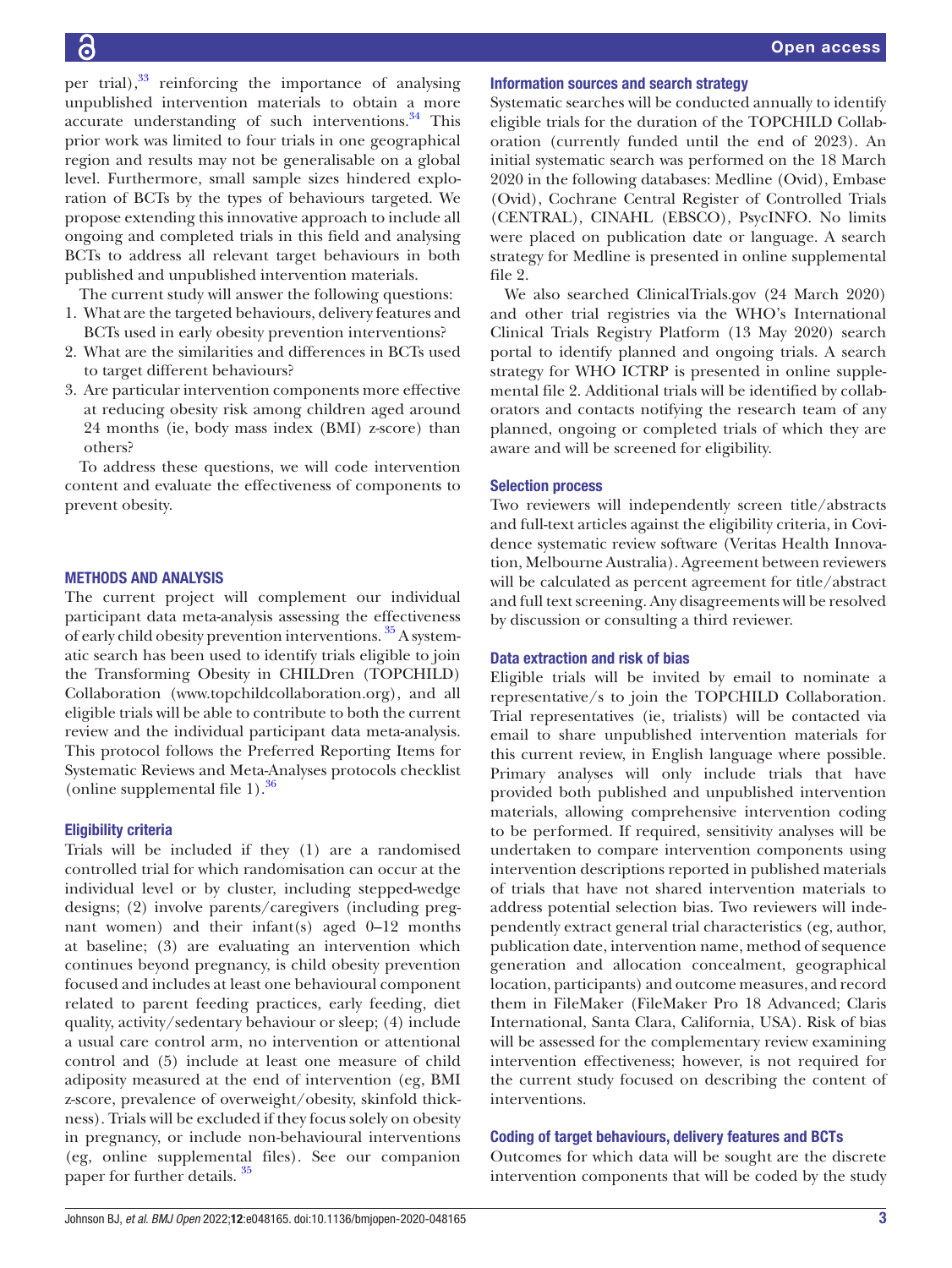### Open access

team, namely target behaviours, delivery features and BCTs. A standardised procedure will be followed to code intervention materials with a brief training session held to ensure all coders are familiar with the processes to assist consistency in coding target behaviours, delivery features and BCTs. All coders will have completed at minimum the University College London online training for the BCTT V.1 (<http://www.bct-taxonomy.com/>) and, where possible, have experience in coding BCTs in past projects. All materials will be coded by two independent coders, when possible, exceptions may include when unpublished materials are only available in languages other than English. Agreement between coders will be calculated. Any discrepancies in coding will be resolved through discussion; or if no consensus is reached, a third coder will be consulted to reach consensus. The standardised

procedure will be used whenever possible, however where unpublished materials are provided in languages other than English a modified procedure will be followed, such as using one coder fluent in the required language resulting in a subset of unpublished materials from a trial being coded once. If necessary, translation services will be sought to ensure the intervention components can be appropriately coded.

#### Target behaviours

Target behaviours will be coded to capture the parental behaviour(s) addressed in each intervention. [Table](#page-3-0) 1 provides examples of behaviours that may be targeted in early obesity prevention interventions. Additional behaviours extracted from trials will be iteratively added to this prespecified list. Behaviours will be grouped into

<span id="page-3-0"></span>

| Table 1 Examples of specific parental behaviours grouped into clusters of behavioural topics |                                                                                                                                                                                                                                                                                                                                                                                                                                                                                                                                                                                                                           |  |
|----------------------------------------------------------------------------------------------|---------------------------------------------------------------------------------------------------------------------------------------------------------------------------------------------------------------------------------------------------------------------------------------------------------------------------------------------------------------------------------------------------------------------------------------------------------------------------------------------------------------------------------------------------------------------------------------------------------------------------|--|
| Target parental behaviour cluster                                                            | Example of specific parental behaviours                                                                                                                                                                                                                                                                                                                                                                                                                                                                                                                                                                                   |  |
| Infant feeding practices                                                                     | Promoting and/or sustaining breastfeeding, including exclusive breastfeeding to 6 months of<br>age.<br>Feeding formula appropriately, if necessary (eg, making formula per package instructions,<br>feeding in response to the infant's hunger/satiety cues, feeling with suitable types of<br>formula).<br>Avoiding unnecessary overfeeding with breastmilk and supplementing with formula.<br>Delaying introduction of solid foods (complementary feeding) until 6 months of age.                                                                                                                                       |  |
| Food provision and parent feeding<br>practices                                               | Behaviours related to dietary intake:                                                                                                                                                                                                                                                                                                                                                                                                                                                                                                                                                                                     |  |
|                                                                                              | Providing appropriate types of foods (eg, vegetables, meat and alternatives, fruits, whole<br>grains, dairy)<br>Providing age-appropriate portions of each food group (ie, portion sizes; incl. limiting<br>portions of milk).<br>Limiting provision of certain foods and drinks (eg, energy-dense, nutrient poor foods, sugar-<br>sweetened beverages).                                                                                                                                                                                                                                                                  |  |
|                                                                                              | Behaviours related to feeding practices:                                                                                                                                                                                                                                                                                                                                                                                                                                                                                                                                                                                  |  |
|                                                                                              | Offering foods repeatedly that have previously been rejected.<br>Offering foods and drinks in response to infants' hunger/satiety cues (eg, letting the infant<br>decide how much they eat, not pressuring to eat).<br>Avoiding use of food to control (or reward) the infant's emotions, behaviour or consumption<br>of other foods.<br>Providing regular meal routines (incl. eating together, limiting distractions).                                                                                                                                                                                                  |  |
| Movement practices                                                                           | <b>Behaviours related to physical activity:</b>                                                                                                                                                                                                                                                                                                                                                                                                                                                                                                                                                                           |  |
|                                                                                              | Placing infant on their stomach for prone play ('tummy time').<br>Promoting age appropriate physical activity such as active play, outdoor play, activities<br>relating to fundamental movement skills.<br>Providing toys that promote movement such as balls and toys on wheels.                                                                                                                                                                                                                                                                                                                                         |  |
|                                                                                              | Behaviours related to sedentary behaviour:                                                                                                                                                                                                                                                                                                                                                                                                                                                                                                                                                                                |  |
|                                                                                              | Limiting the amount of time the infant is restrained (eg, prams/strollers, high chairs, strapped<br>on a caregivers back).<br>Limiting the amount of time the infant is exposed to screens (eg, television, mobile devices).<br>Providing alternatives to screen time.                                                                                                                                                                                                                                                                                                                                                    |  |
| Sleep health practices                                                                       | Promoting regular sleep routine (eg, calm, quiet, soothing).<br>Letting the infant settle back to sleep when stirring/crying during sleep cycle (eg, leaving the<br>room, only picking up infant when awake).<br>Promoting a positive sleep environment (eg, quiet, darkened, warm).<br>Placing infant in cot/bassinet while awake and letting infant learn to fall asleep (eg, following<br>infant's signs of tiredness).<br>Avoiding bed-sharing/co-sleeping (ie, sleeping with the infant in the same bed).<br>Maximising day-night differences (eg, lights on and play in the day, lights off and sleep at<br>night). |  |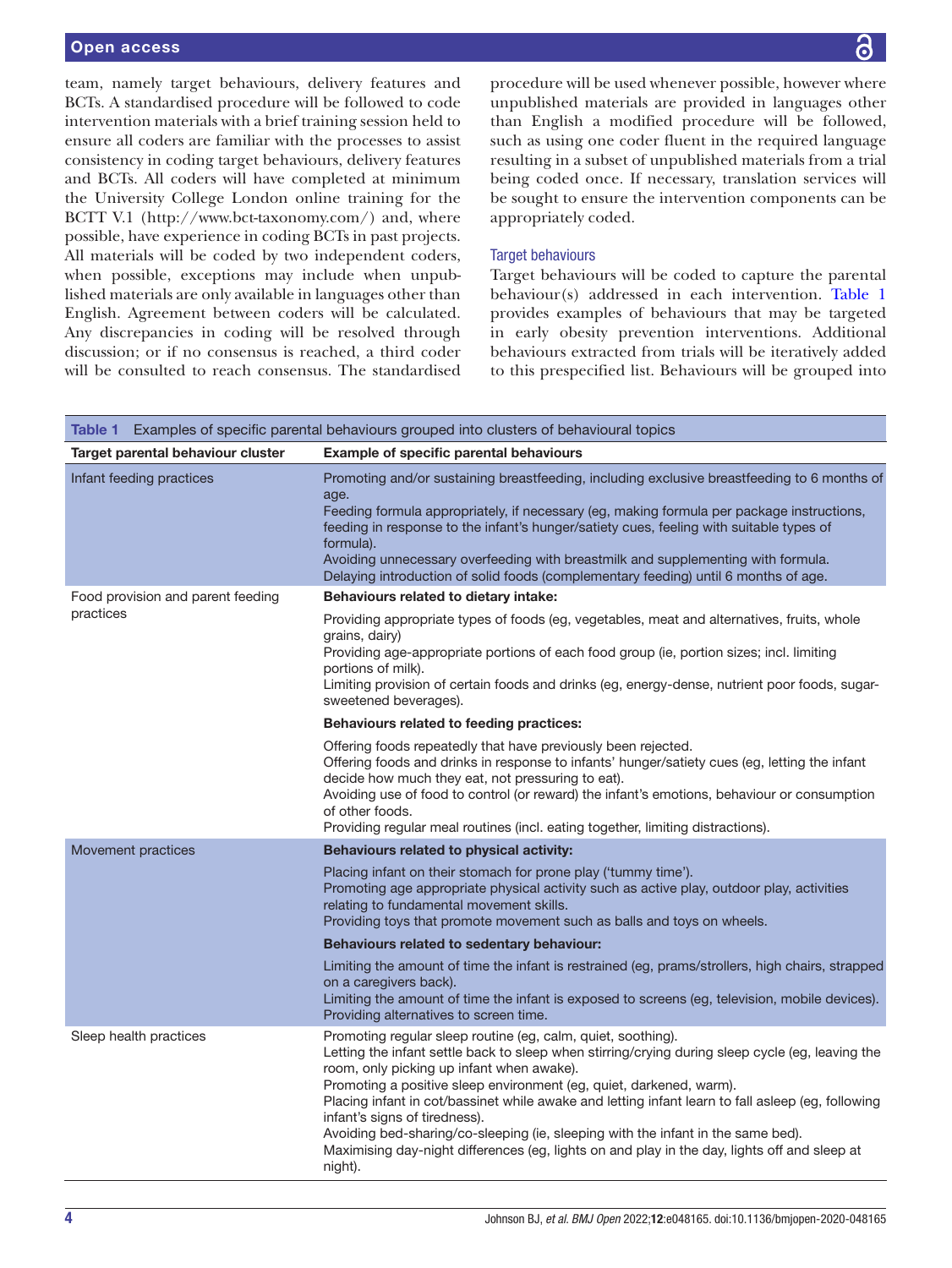| Delivery features*                                                                                                          | <b>Example categories</b>                                                                                                                                                   |
|-----------------------------------------------------------------------------------------------------------------------------|-----------------------------------------------------------------------------------------------------------------------------------------------------------------------------|
| Why-theory: rational, theory or goal                                                                                        | Theory name and/or factors identified as needing to change reported in<br>intervention                                                                                      |
| What-materials: physical or informational materials, including<br>provided to participants                                  | DVD/video<br>Written materials<br><b>Newsletters</b><br>PowerPoint slides<br>Website<br>Mobile application                                                                  |
| What-procedures: Procedures, activities, processed used in the<br>intervention                                              | <b>Didactic sessions</b><br>Group discussion<br>Peer support                                                                                                                |
| Who provided—intervention delivered by: expertise, background<br>and any specific training (for each intervention provider) | Intervention source ontology:<br>for example,<br>Nursing professional<br>Community health worker<br>Dietician and Nutritionist                                              |
| How-delivery mode:<br>(includes delivery to individuals or groups)                                                          | Mode of delivery ontology:<br>for example,<br>Face to face<br>Letter<br>Mobile digital device                                                                               |
| Where-intervention setting: location                                                                                        | Intervention setting ontology:<br>for example,<br>Household residence<br>Community healthcare facility                                                                      |
| When and how much-intervention dose:                                                                                        | Total no of contacts<br>Frequency of contact: <weekly, <monthly;="" greater<br="" monthly="" or="" to="" weekly="">Duration of contact: brief, moderate, extended</weekly,> |
| Tailoring:<br>If the intervention was planned to be personalised, titrated or<br>adapted at the participant level           | Yes-there was an element of tailoring in the intervention<br>No<br>Not described                                                                                            |
| Modifications:<br>If the intervention was modified during the study at the intervention<br>level                            | Yes-the intervention was modified<br>No.<br>Not described                                                                                                                   |
| Fidelity:<br>Planned and actual                                                                                             | Fidelity of the intervention extracted as reported in the intervention                                                                                                      |
| *Adapted from Hoffmann et al <sup>37</sup>                                                                                  |                                                                                                                                                                             |

<span id="page-4-0"></span>Table 2 Delivery features and corresponding Human Behaviour Change Project ontologies and project-developed categories based on the TIDieR framework

\*Adapted from Hoffmann *et al.*[37](#page-8-14)

TIDieR, Template for Intervention Description and Replication.

clusters of behavioural topics, and these may include infant feeding practices, food provision and parent feeding practices, movement practices and sleep health practices [\(table](#page-3-0) 1). While eligible interventions can commence antenatally, this study is focused on understanding the behavioural content relating to parental behaviours directed towards infants in the first 12–24 months after birth, rather than focusing on parents own health behaviours.

# Delivery features

Delivery features refer to a broad number of intervention characteristics that relate to how an intervention is delivered. Delivery features will include items in the Template for Intervention Description and Replication (TIDieR) reporting checklist, $37$  such as who conducted the intervention, how (mode of delivery), where (setting), when and how much (intensity), how well the intervention

was delivered (fidelity), and if there were modifications made at the intervention level ([table](#page-4-0) 2). Draft ontolo-gies from the Human Behaviour Change Project<sup>[22](#page-8-15)</sup> will be used to code the intervention setting (Intervention Setting Ontology), mode of delivery (Mode of Delivery Ontology) and source delivering the intervention (Intervention Source Ontology). Such ontologies provide a common language to describe and compare several delivery features across interventions. Delivery features that cannot be classified using existing checklists/ontologies will be added as additional categories.

# Behaviour change techniques

BCTs will be coded using the BCTT V.1. $^{21}$  This taxonomy was developed through a consensus process with experts from a range of disciplines from several countries, and selected for the current study as a multidisciplinary stan-dardised language to categorise intervention content.<sup>[21](#page-8-5)</sup>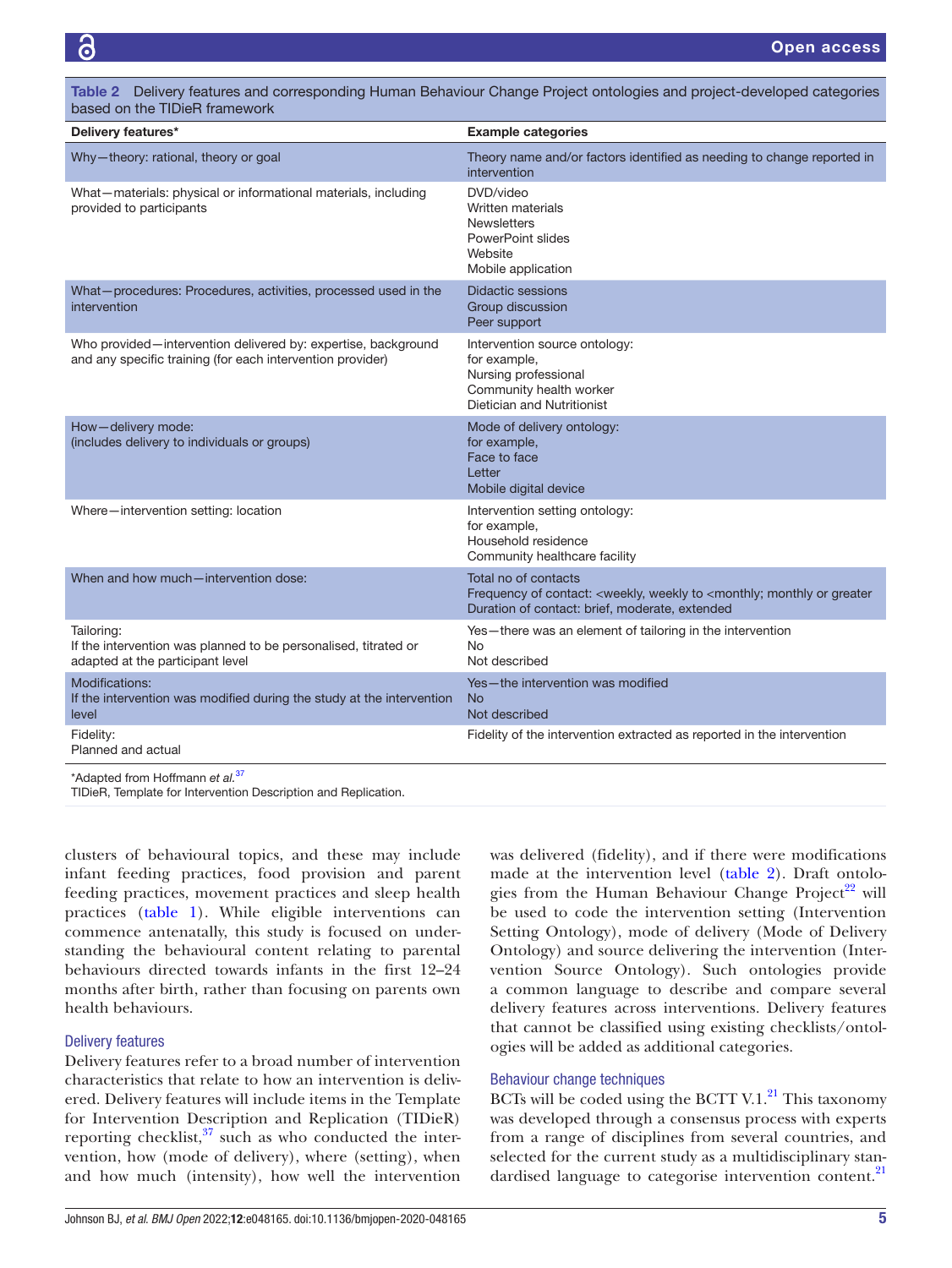Standard coding procedures will be followed, for example, the whole intervention description will be read before coding.<sup>2</sup> BCTs that are clearly present in the intervention from the description provided will be coded as 'Yes', and BCTs that are likely present but with insufficient evidence will be coded as 'Maybe'[.38 39](#page-8-16) To be coded as 'Yes' the BCTs are required to target parents (ie, target population) and a parental behaviour related to the target behavioural clusters as described in [table](#page-3-0) 1. Due to the complex number of different target behaviours across eligible trials and the scope of this project, BCTs will be coded to the target behaviour cluster rather than each individual target behaviour. Each BCT identified will be coded to the relevant target behaviour cluster/s when there is sufficient detail to separate content in this way. When this is not possible BCTs will be coded to 'unspecified behavioural cluster'. Intervention content will be coded from both published (eg, protocols, main results and follow-up publications) and unpublished intervention materials (eg, participant manuals, telephone scripts, videos). Access to unpublished materials is important to understand details of an intervention and allow coding of additional BCTs not reported in published descriptions.<sup>1934</sup> Control arms will also be coded for the presence of BCTs relevant to the target population and behaviours, and only BCTs unique to the intervention arm will be used in the results synthesis.<sup>20</sup> Two trained coders will perform and record coding in Microsoft Excel. Agreement of initial coding between coders will be calculated by kappa and prevalence-adjusted bias-adjusted kappa statistics to assess strength of agreement. $40$ 

Following agreement between coders, a validation process will be undertaken. Coded BCTs for each target behaviour cluster from published and unpublished materials for each trial will be sent to the respective trialists to validate the coding. Where possible, a virtual meeting will be organised for the coder to discuss the coding with the trial representative and to minimise reliance on trialists knowledge of BCTs. If there are discrepancies between the coder and trial representative, these will be discussed to reach consensus, including referring to the intervention materials as the primary source of evidence.

# Synthesis of results

To address the first research question, a structured summary will be prepared to describe the targeted behaviour clusters, delivery features and BCTs used in early obesity prevention interventions. To address the second research question, narrative comparisons of BCTs used by target behaviour clusters will be made to explore the similarities and differences in BCTs used to target different behaviours. To address the third research question, exploratory analyses will be undertaken to provide preliminary information about the effectiveness of commonly used intervention components in reducing BMI z-scores at 2 years of age  $(\pm 6 \text{ months})$ . For this purpose, a meta-regression analysis will be performed for each

commonly used intervention component (ie, used in five or more interventions), to compare infant BMI z-score for trials including the intervention component compared with trials not including the intervention component. Our proposed approach will take into account small sample sizes and importantly the variability of the observed effect sizes, however, will not be able to determine independent effects of each component.

# Patients and public involvement

The TOPCHILD Collaboration involves a broad range of stakeholders including health professionals, policy makers, researchers and trialists. In addition, the Collaboration includes a parent representative and an intervention facilitator/nurse who have given input into and feedback on this protocol and will be involved in the interpretation of results.

# ETHICS AND DISSEMINATION

The study has been approved by The University of Sydney Human Research Ethics Committee (project no. 2020/273) and Flinders University Social and Behavioural Research Ethics Committee (project no. HREC CIA2133-1).

Findings from the current study will be disseminated through peer-reviewed publications, conference presentations and targeted communication with key stakeholders, such as intervention designers. Disseminating findings to intervention designers will impart knowledge about common intervention approaches used in the field of early obesity prevention as well as less commonly used but potentially effective BCTs and delivery features that can be explored in future interventions.

# **DISCUSSION**

Our study will characterise early obesity prevention interventions commencing antenatally or in the first 12 months after birth, by specifying the targeted behaviours, delivery features and applied BCTs. Key strengths of this study include the comprehensive systematic search to identify planned, ongoing, and completed early childhood obesity prevention trials that will provide a broad understanding of the behaviour change content and delivery features used around the world. By looking into the 'black box' of interventions, this study will provide detailed summaries of methodologies used in early childhood obesity prevention interventions globally. We are extending previous methods by coding BCTs in both unpublished and published materials and performing cross validation of coding with trialists through the TOPCHILD Collaboration. In addition, we are exploring patterns in BCT use across four key obesity prevention parental behaviour clusters; namely infant feeding practices,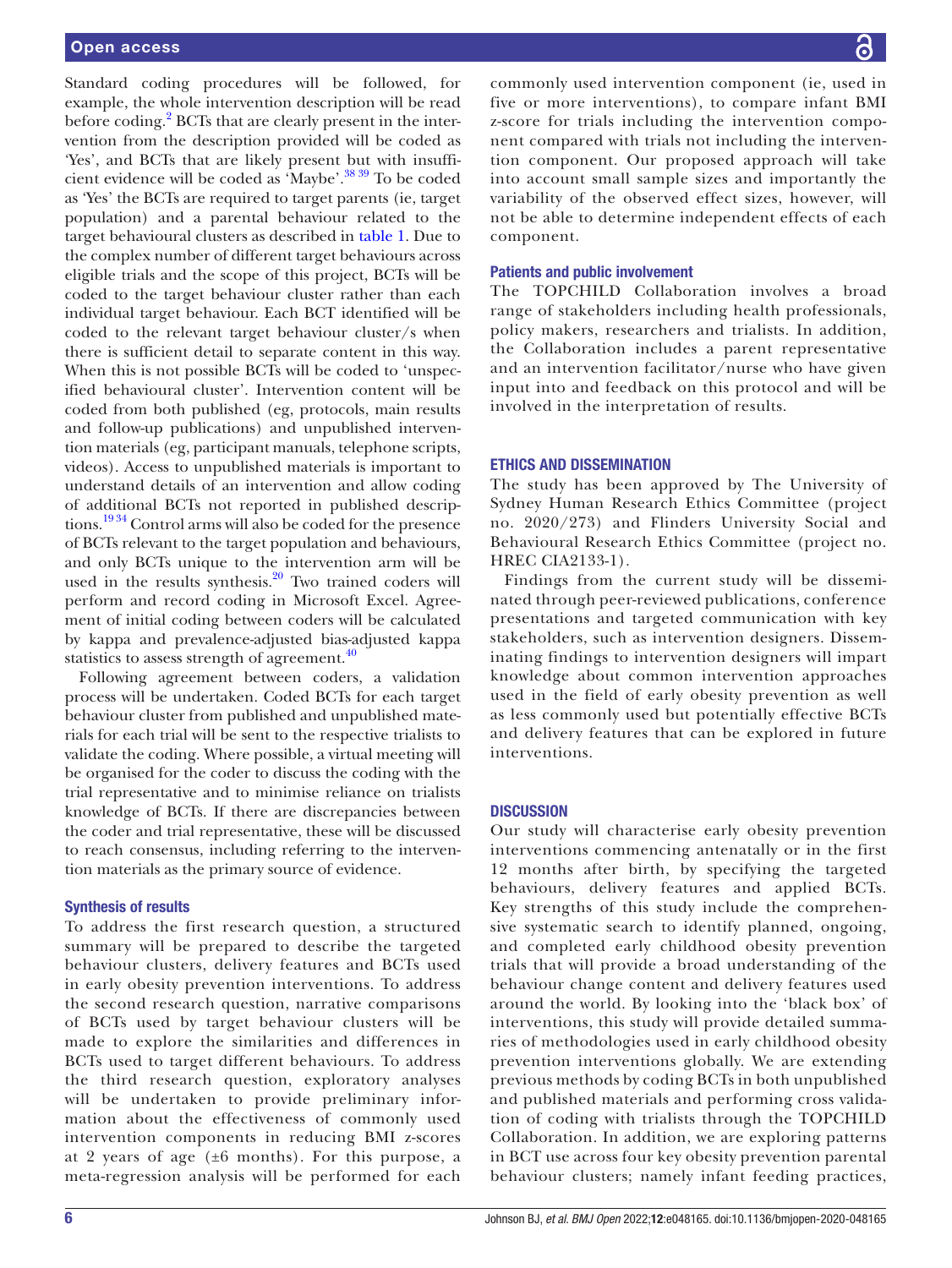food provision and parent feeding practices, movement practices and sleep health practices. We will use standardised coding taxonomies (ie, BCTT V.1), and pilot test new ontologies from the Human Behaviour Change Project $^{22}$  $^{22}$  $^{22}$  to systematically code intervention source, mode of delivery and intervention setting. This study will provide preliminary insights into which intervention components are more effective than others. However, because BCTs are not used in isolation and interventions include multiple components, it is not possible to isolate the individual effects of each BCT or component within a trial or across trials from the effects of other BCTs, and there may be confounding through unobserved trial-level effects. Intervention coding will be limited to indicating the presence or absence of a BCT in intervention materials. Coding will not address whether techniques were in fact delivered to each participant (ie, fidelity of BCT) or BCT dose. Nevertheless, we hope that this exploratory analysis will provide preliminary insight into which intervention components may be more effective than others.

A systematic understanding of the components of early childhood obesity prevention interventions will lay the groundwork for conducting quantitative predictive modelling in future research projects. The current study will generate a comprehensive database of intervention components for each trial in the TOPCHILD Collaboration in standardised terminology and classified by target behaviours, delivery features and BCTs. The resulting database will be combined with individual participant data obtained from TOPCHILD trialists (see  $35$  l) in a future study to perform quantitative predictive modelling. Predictive modelling will further our understanding of effective intervention components for reducing childhood obesity, including identification of components that are particularly effective for key population groups. Project updates will be publicly available on the TOPCHILD Collaboration website at [https://](www.topchildcollaboration.org) [wwwtopchildcollaborationorg/](www.topchildcollaboration.org).

#### Author affiliations

<sup>1</sup> Caring Fututures Institute, College of Nursing and Health Sciences, Flinders University, Adelaide, South Australia, Australia

<sup>2</sup>National Health and Medical Research Council Clinical Trials Centre, The University of Sydney, Sydney, New South Wales, Australia

<sup>3</sup> Centre for Behaviour Change, University College London, London, UK

4 Department of Medicine, University of Otago, Dunedin, New Zealand 5 Department of Health Systems and Populations, Faculty of Medicine, Health and Human Sciences, Macquarie University, Sydney, New South Wales, Australia <sup>6</sup>Department of Epidemiology and Preventive Medicine, School of Public Health and

Preventive Medicine, Monash University, Melbourne, Victoria, Australia <sup>7</sup> Monash Department of Clinical Epidemiology, Cabrini Institute, Malvern, Victoria, Australia

<sup>8</sup>School of Public Health, Faculty of Medicine and Health, University of Sydney, Sydney, New South Wales, Australia

<sup>9</sup>School of Medicine and Public Health, University of Newcastle, Newcastle, New South Wales, Australia

<sup>10</sup>School of Medicine, Duke University, Durham, North Carolina, USA

<sup>11</sup>The Children's Hospital at Westmead Clinical School, University of Sydney, Sydney, New South Wales, Australia

<sup>12</sup>Population Health Research and Evaluation Hub, Sydney Local Health District, Camperdown, New South Wales, Australia

<sup>13</sup>Canterbury Community Health Centre, Campsie, New South Wales, Australia <sup>14</sup>Consumer Representative, Sydney, New South Wales, Australia

<sup>15</sup>Agricultural Research Service, USDA, Stoneville, Mississippi, USA

<sup>16</sup>Behavioural Science Institute, Radboud Universiteit, Nijmegen, Gelderland, The **Netherlands** 

 $17$ Department of Rehabilitation Sciences, Ghent University, Ghent, Belgium <sup>18</sup>Department of Psychology, University of Cincinnati Medical Center, Cincinnati, Ohio, USA

<sup>19</sup>Research Center for Health Equity, Cedars-Sinai Medical Center, West Hollywood, California, USA

<sup>20</sup>School of Agriculture and Food Science, University College Dublin, Dublin, Ireland

<sup>21</sup>Department of Global Public Health, Karolinska Institute, Stockholm, Sweden <sup>22</sup>Grossman School of Medicine, New York University, New York, New York, USA

<sup>23</sup>Department of Health Sciences and the Hull York Medical School, University of York, Heslington, UK

<sup>24</sup>College of Medicine, Penn State, Hershey, Pennsylvania, USA

<sup>25</sup>Institute for Physical Activity and Nutrition, Deakin University, Geelong, Victoria, Australia

<sup>26</sup>Office of Strategic Planning and Development Effectiveness, Inter- American Development Bank, Santo Domingo, Dominican Republic

<sup>27</sup>Faculty of Health and Sport Sciences, Department of Nutrition and Public Health, University of Agder, Kristiansand, Norway

<sup>28</sup>College of Nursing, University of Kentucky, Lexington, Kentucky, USA <sup>29</sup>Department of Nutrition, University of North Carolina at Chapel Hill, Chapel Hill, North Carolina, USA

<sup>30</sup>Center for Clinical Research and Health Promotion, University of Puerto Rico School of Medicine, San Juan, Puerto Rico

<sup>31</sup>Department of Epidemiology, Harvard T.H. Chan School of Public Health, Boston, Massachusetts, USA

<sup>32</sup>Department of Dietetics and Nutrition, Robert Stempel College of Public Health and Social Work, Florida International University, Miami, Florida, USA

<sup>33</sup>Pediatric Diabetes and Metabolic Disorders Unit, Universita degli Studi di Verona, Verona, Italy

 $^{34}$ Department of Nutrition, University of North Carolina at Chapel Hill, Chapel Hill, UK <sup>35</sup>Department of Anthropology, University of North Carolina at Chapel Hill, Chapel Hill, North Carolina, USA

36Department of Clinical Neuroscience, Karolinska Institutet, Stockholm, Sweden <sup>37</sup> Medical Research Council Epidemiology Unit, University of Cambridge, Cambridge, UK

38Human Nutrition, Food and Animal Sciences, University of Hawaii System, Honolulu, Hawaii, USA

<sup>39</sup>Division of Chronic Disease Research Across the Lifecourse, Department of Population Medicine, Harvard Medical School and Harvard Pilgrim Health Care, Boston, Massachusetts, USA

<sup>40</sup>Medical Sciences Campus, University of Puetro Rico, San Juan, Puerto Rico <sup>41</sup>Office of Strategic Planning and Development Effectiveness, Inter- American Development Bank, Washington DC, District of Columbia, USA

<sup>42</sup>Better Start National Science Challenge, University of Otago, Dunedin, New Zealand

<sup>43</sup>Department of Nutritional Sciences and Center for Childhood Obesity Research, Pennsylvania State University, University Park, Pennsylvania, USA

<sup>44</sup>Department of Preventive Medicine, University of Southern California, Los Angeles, California, USA

 $^{45}$ Department of Pediatrics, Jacobs School of Medicine and Biomedical Sciences, University at Buffalo, Buffalo, New York, USA

Twitter Brittany J Johnson [@brittanyjayne8](https://twitter.com/brittanyjayne8), Kylie E Hunter [@KylieEHunter,](https://twitter.com/KylieEHunter) Seema Mihrshahi [@DrSeemaM](https://twitter.com/DrSeemaM), Sharleen L O'Reilly [@oreillysharleen,](https://twitter.com/oreillysharleen) Kylie D Hesketh [@KylieHesketh](https://twitter.com/KylieHesketh), Nina Cecilie Øverby [@OverbyNina](https://twitter.com/OverbyNina) and Anna Lene Seidler [@](https://twitter.com/LeneSeidler) [LeneSeidler](https://twitter.com/LeneSeidler)

Acknowledgements We would like to acknowledge Slavica Berber from the NHMRC Clinical Trials Centre for advice on the search strategy. We would also like to acknowledge the NHMRC Centre of Research Excellence in Early Prevention of Obesity in Childhood, who supported the pilot and foundational work for this project. We would like to thank Maria Luisa Garmendia and Camila Corvalan for their feedback on an earlier version of this protocol.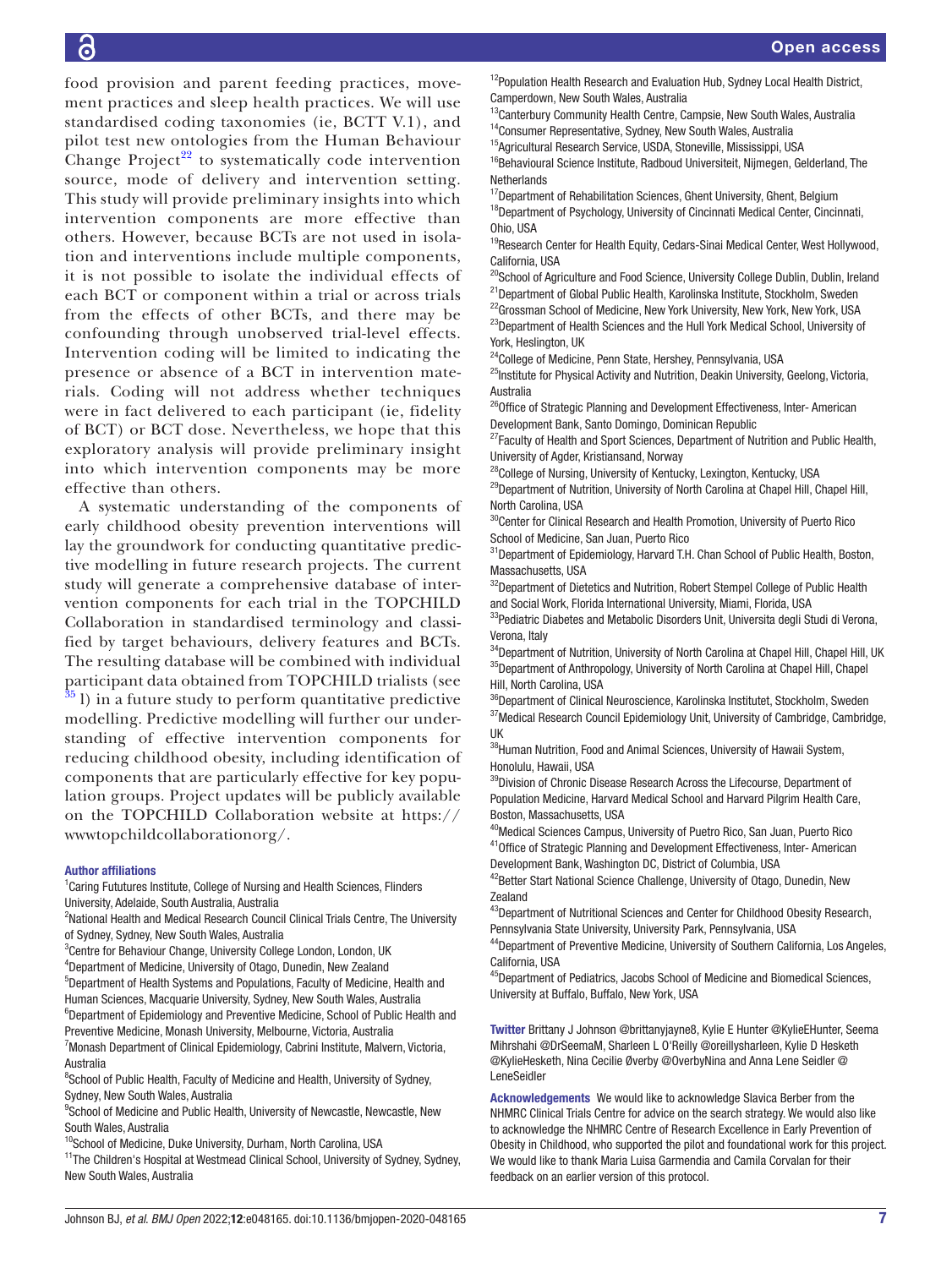Collaborators Transforming Obesity Prevention for CHILDren (TOPCHILD) Collaboration: TOPCHILD Collaboration members: Steering Group: Anna Lene Seidler, Kylie Hunter, Brittany Johnson, Rebecca Golley, Lisa Askie, Angie Barba, Mason Aberoumand, Sol Libesman; Advisory Group: Alison Hayes, Charles Wood, Chris Rissel, David Espinoza, Denise O'Connor, Ian Marschner, Kristy Robledo, Louise Baur, Lukas Staub, Luke Wolfenden, Michelle Sue-See, Paul Chadwick, Rachael Taylor, Sarah Taki, Seema Mihrshahi, Wendy Smith, Shonna Yin, Lee Sanders. Trial Representatives (to date): Alison Karasz, Amanda Thompson, Ana Maria Linares, Ana Perez Exposito, Ata Ghaderi, Barry Taylor, Carolina González Acero, Cathleen Odar Stough, Claudio Maffeis, Cristina Palacios, Christine Helle, Eliana Perrin, Emily Oken, Eva Corpeleijn, Finn Rasmussen, Heather Wasser, Hein Raat, Ian Paul, Jennifer Savage, Jessica Thomson, Jinan Banna, Junilla Larsen, Karen Campbell, Kaumudi Joshipura, Kayla de la Haye, Ken Ong, Kylie Hesketh, Levie Karssen, Li Ming Wen, Lynne Daniels, Margrethe Røed, Maria Bryant, Maribel Campos Rivera, Mary Jo Messito, Michael Goran, Nina Øverby, Rachael Taylor, Rachel Gross, Rajalakshmi Lakshman, Russell Rothman, Sarah-Jeanne Salvy, Sharleen O'Reilly, Stephanie Anzman-Frasca, Vera Verbestel

Contributors ALS together with KEH, BJJ, LA and RG conceived the idea for the study. BJJ, KEH, ALS, RG and LA developed the research question and protocol registration. BJJ wrote the first draft of the manuscript. KEH, BJJ, ALS, RG and LA developed the eligibility criteria and KEH developed the search strategy. KEH, MA, AB, BJJ, SL and ALS performed the search and screening. BJJ, PC, RG developed the coding procedure. AH, CTW, CR, DE, DAO'C, IM, KPR, LAB, LPS, LWo, MS-S, PC, RT, ST, SM and WS provided critical review and feedback at each stage of the process. BJJ, KEH, RG, PC, AB, MA, SL, LA, RT, KPR, SM, DAO'C, AH, LWo, CTW, LAB, CR, LPS, ST, WS, MS-S, IM, DE, JLT, JL, VV, CS, S-JS, SO'R, LTK, FER, MJM, RSG, MB, IMP, LWe, KDH, CGA, KC, NCØ, AML, HW, KJ, CP, CM, AT, AG, RL, JB, EO, MR, AP-E, BJT, JS, MR, MG, KdlH, SA-F and ALS critically revised the manuscript for intellectual content, and agreed and approved the final manuscript. BJJ is the guarantor of the manuscript.

Funding This work was supported by the Australian National Health and Medical Research Council (NHMRC) Ideas Grant TOPCHILD (Transforming Obesity Prevention for CHILDren): Looking into the black box of interventions (GNT1186363). AT reports funding from NIH R01HD073237; AML reports funding from NIH National Center for Advancing Translational Science through grant # UL1TR000117 and UL1TR001998; BJT reports funding from Health Research Council of New Zealand; CGA reports funding from The PepsiCo Foundation; CP reports funding from National Institutes of Health, Robert Wood Johnson Foundation, WHO, US Department of Agriculture; CS reports funding from University of Cincinnati University Research Council; DAOC is supported by an Australian National Health and Medical Research Council (NHMRC) Translating Research into Practice Fellowship (APP1168749); EO reports the PROBIT study was supported by grant MOP-53155 from the Canadian Institutes of Health Research and grant R01 HD050758 from the US National Institutes of Health; IMP reports funding from grant R01DK088244 from the United States National Institute of Diabetes and Digestive and Kidney Diseases; JB reports funding from US Department of Agriculture; JL and LTK reports funding from Fonds NutsOhra awarded (100.939); JS reports funding from NIH NIDDK, NIH NHLBI, PCORI; JLT is an employee of USDA ARS and the Agency did fund the Delta Healthy Sprouts Trial (Project 6401-5300-003-00D); KdlH reports funding from 1R01HD092483-01 (MPI: de la Haye, Salvy), NIH/NICHD; KDH is supported by an Australian Research Council Future Fellowship (FT130100637); LMW reports funding from NHMRC (#393112; #1003780; #1169823); LWo is supported by a NHMRC Career Development and NHF Future Leader Fellowship; MB reports HAPPY was funded by a UK NIHR Programme Grant for Applied Research (project number RP-PG-0407-10044); MR reports The Baby Act Trial was sponsored by the Center for Collaborative Research in Health Disparities under grant U54 MD007600 of the National Institute on Minority Health and Health Disparities from the National Institutes of Health; MJM reports funding from USDA AFRI 2011-68001-30207; NCØ reports their original study was partly funded by the Norwegian Women's Public Health Association, who had no influence on any part of the study design, implementation and evaluation; RG is a Chief Investigator on the Early Prevention of Obesity in Childhood, NHMRC Centre for Research Excellence (1101675); RSG is supported by the National Institute of Food and Agriculture/US Department of Agriculture, award number 2011-68001-30207, and the National Institutes of Health/National Institute of Child Health and Human Development through a K23 Mentored Patient-Oriented Research Career Development Award (K23HD081077; principal investigator: Rachel S. Gross); RL reports funding from UK NPRI (National Prevention Research Initiative), MRC PHIND (Public Health Intervention Development programme); SO'R reports funding from European Unions Horizon 2020 Research and Innovation Programme (Grant Agreement no. 847984) and Australia National Health and Medical Research Council (NHMRC) (Grant application no. APP1194234); S-JS reports funding from

NIMHD U54MD000502 (MPI: Salvy & Dutton Project #2), NICHD R01HD092483 (MPI: Salvy & de la Haye); SA-F is a co-investigator on the current INSIGHT grant which follows participants to ages 6 and 9: NIH 2R01DK088244; AP-E reports the SPOON program in Guatemala is funded by the Inter-American Development Bank with donations of The Government of Japan and The PepsiCo Foundation.

Disclaimer Funders had no role in developing this protocol. Individual authors declare the following funding

Competing interests AB, ALS, BJJ, KEH, MA, RG, SL and LPS reports grants from NHMRC Ideas Grant TOPCHILD (Transforming Obesity Prevention for CHILDren) (GNT1186363); APE and CGA reports grants administered by the Inter-American Development Bank from The Government of Japan and The PepsiCo Foundation; AT reports grants from National Institute of Health; BJT reports grants from NZ Health Research Council; EO reports grants from the US National Institutes of Health, and the Canadian Institutes for Health Research; IMP reports grants from NIH/NIDDK; JS reports grants from PCORI, NIH NIDDK and NHLBI, and personal fees from Danone Organic, American Academy of Pediatrics and Lets Move Maine; LTK and JL reports grants from Fonds NutsOhra; MR reports grants from National Institute on Minority Health and Health Disparities-National Institutes of Health/Center for Collaborative Research in Health Disparities, and personal fees from Rhythm Pharmaceuticals; RSG reports grants from US Department of Agriculture and NIH/NICHD.

Patient consent for publication Not applicable.

Provenance and peer review Not commissioned; externally peer reviewed.

Supplemental material This content has been supplied by the author(s). It has not been vetted by BMJ Publishing Group Limited (BMJ) and may not have been peer-reviewed. Any opinions or recommendations discussed are solely those of the author(s) and are not endorsed by BMJ. BMJ disclaims all liability and responsibility arising from any reliance placed on the content. Where the content includes any translated material, BMJ does not warrant the accuracy and reliability of the translations (including but not limited to local regulations, clinical guidelines, terminology, drug names and drug dosages), and is not responsible for any error and/or omissions arising from translation and adaptation or otherwise.

Open access This is an open access article distributed in accordance with the Creative Commons Attribution Non Commercial (CC BY-NC 4.0) license, which permits others to distribute, remix, adapt, build upon this work non-commercially, and license their derivative works on different terms, provided the original work is properly cited, appropriate credit is given, any changes made indicated, and the use is non-commercial. See: [http://creativecommons.org/licenses/by-nc/4.0/.](http://creativecommons.org/licenses/by-nc/4.0/)

#### ORCID iDs

Brittany J Johnson <http://orcid.org/0000-0001-5492-9219> Kylie E Hunter<http://orcid.org/0000-0002-2796-9220> Denise A O'Connor <http://orcid.org/0000-0002-6836-122X> Kylie D Hesketh<http://orcid.org/0000-0002-2702-7110> Nina Cecilie Øverby<http://orcid.org/0000-0002-1871-041X> Kaumudi J Joshipura<http://orcid.org/0000-0003-1964-7579> Anna Lene Seidler<http://orcid.org/0000-0002-0027-1623>

#### <span id="page-7-0"></span>**REFERENCES**

- United Nations Children's Fund (UNICEF), World Health Organization, International Bank for Reconstruction and Development/The World Bank. *Levels and trends in child malnutrition: key findings of the 2020 edition of the joint child malnutrition estimates*. Geneva: World Health Organization, 2020.
- <span id="page-7-1"></span>2 Abarca-Gómez L, Abdeen ZA, Hamid ZA, *et al*. Worldwide trends in body-mass index, underweight, overweight, and obesity from 1975 to 2016: a pooled analysis of 2416 population-based measurement studies in 128·9 million children, adolescents, and adults. *[The Lancet](http://dx.doi.org/10.1016/S0140-6736(17)32129-3)* 2017;390:2627–42.
- 3 Prentice AM. The emerging epidemic of obesity in developing countries. *[Int J Epidemiol](http://dx.doi.org/10.1093/ije/dyi272)* 2006;35:93–9.
- <span id="page-7-2"></span>4 Finegood DT, Merth TDN, Rutter H. Implications of the Foresight obesity system map for solutions to childhood obesity. *[Obesity](http://dx.doi.org/10.1038/oby.2009.426)* 2010;18 Suppl 1:S13–16.
- <span id="page-7-3"></span>5 World Health Organisation. Childhood overweight and obesity, 2020. Available: <https://www.who.int/dietphysicalactivity/childhood/en/> [Accessed 26 May 2020].
- 6 World Health Organization. *Report of the Commission on ending childhood obesity. Geneva*. 50. Switzerland: World Health Organization, 2016.